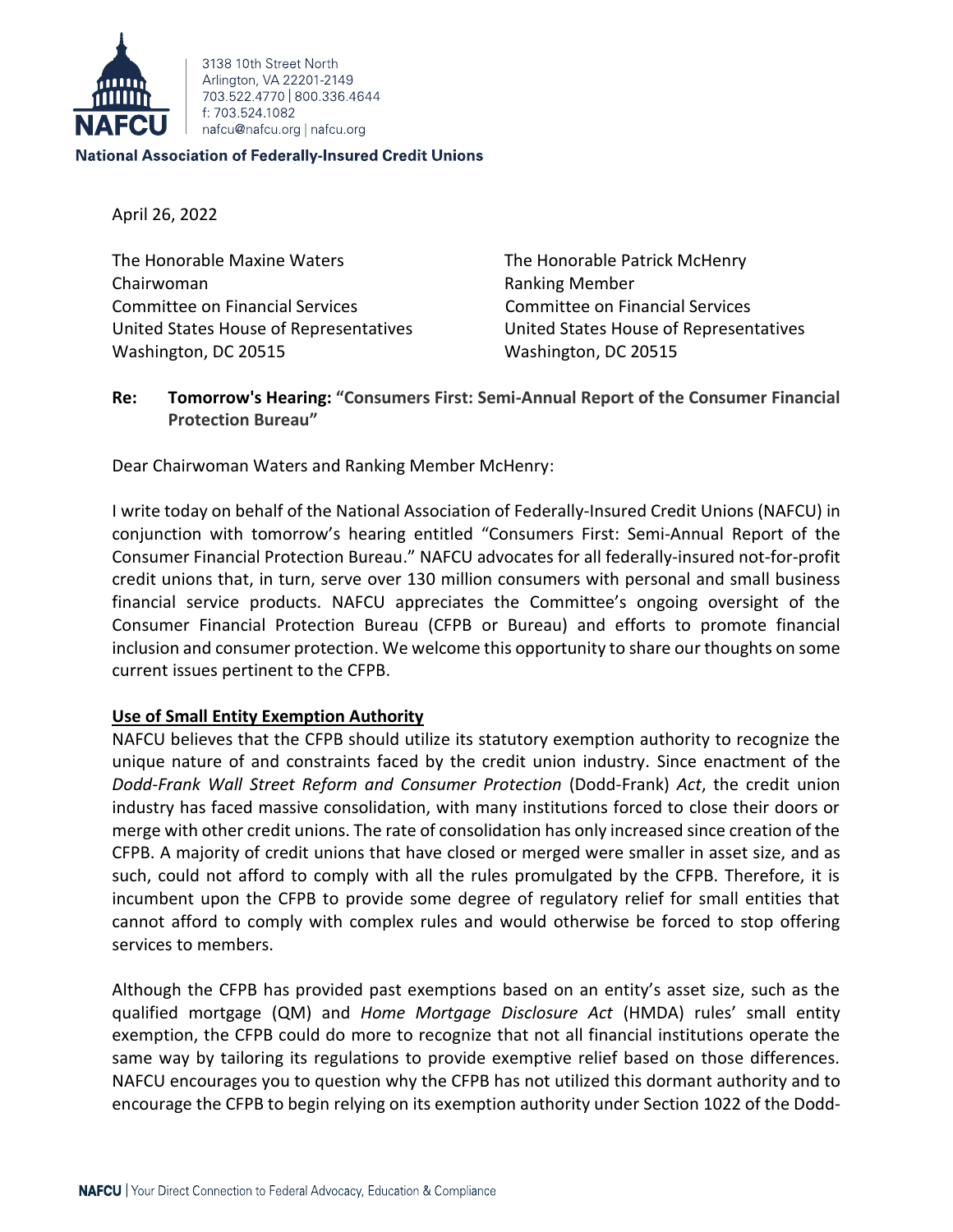The Honorable Maxine Waters The Honorable Patrick McHenry April 26, 2022 Page 2 of 8

Frank Act in its rulemaking efforts to consider the unique structure and characteristics of the credit union industry.

### **CFPB's New Focus on Fees**

NAFCU and our member credit unions support fair, transparent, and competitive markets for consumer financial services and are happy to work with the CFPB to improve consumers' understanding of financial products and services, but we caution that increasing the amount of required disclosures or mandating that contingent fees be included in a lump-sum price would only further confuse and frustrate consumers that may have varying demands for convenience. NAFCU has urged the CFPB to continue to study the markets and products listed in its recent Request for Information (RFI) on fees before taking any supervisory or regulatory action because the Bureau's current data and analyses do not suggest an unfair or underregulated environment. NAFCU now recommends that you closely scrutinize the Bureau's alleged authority to make changes to its regulatory framework to limit the fees described in the RFI.

On a fundamental level, NAFCU also objects to the CFPB's characterization in the RFI of financial services fees as "junk fees," "excessive or exploitative fees," or "inflated or surprise fees," as these fees bear no resemblance to the type of hotel and resort fees referenced in the RFI and, in contrast, are all subject to comprehensive federal or state laws and regulations; are not unfair, deceptive, or abusive; and consumers are well-informed of the fees. Required disclosures have made significant positive impacts on consumers' understanding of financial product pricing, provided for better comparison shopping, and improved consumers' repayment behavior. To claim that fees that must be disclosed are in fact surprise or junk fees is a mischaracterization and one that undercuts the Bureau's own efforts to develop effective disclosures.

Still, NAFCU's credit union members often report that their members are frustrated and confused by the volume of required disclosures, despite their best efforts to educate consumers about the importance of these disclosures and the information they contain regarding the terms and fees of products and services. To this end, instead of pushing the bounds of statutory authority to regulate fees in connection with consumer financial products and services, the CFPB should be engaged in broad consumer education initiatives regarding financial disclosures. For example, providing toolkits to develop optional, just-in-time disclosures for use with mobile banking applications might serve as a practical and effective resource. NAFCU encourages you to closely monitor any CFPB regulatory and supervisory activity related to fees.

# **Unfair, Deceptive, or Abusive Acts and Practices (UDAAP)**

Credit unions are devoting more resources to UDAAP compliance due to unclear standards and the unpredictability of enforcement, so the CFPB should issue a rulemaking to clarify its UDAAP authority. Since the enactment of the Dodd-Frank Act, NAFCU has asked for clear, transparent guidance from the CFPB on its expectations for credit unions under the law and its regulations. In January 2020, the CFPB issued a policy statement providing a framework for how the Bureau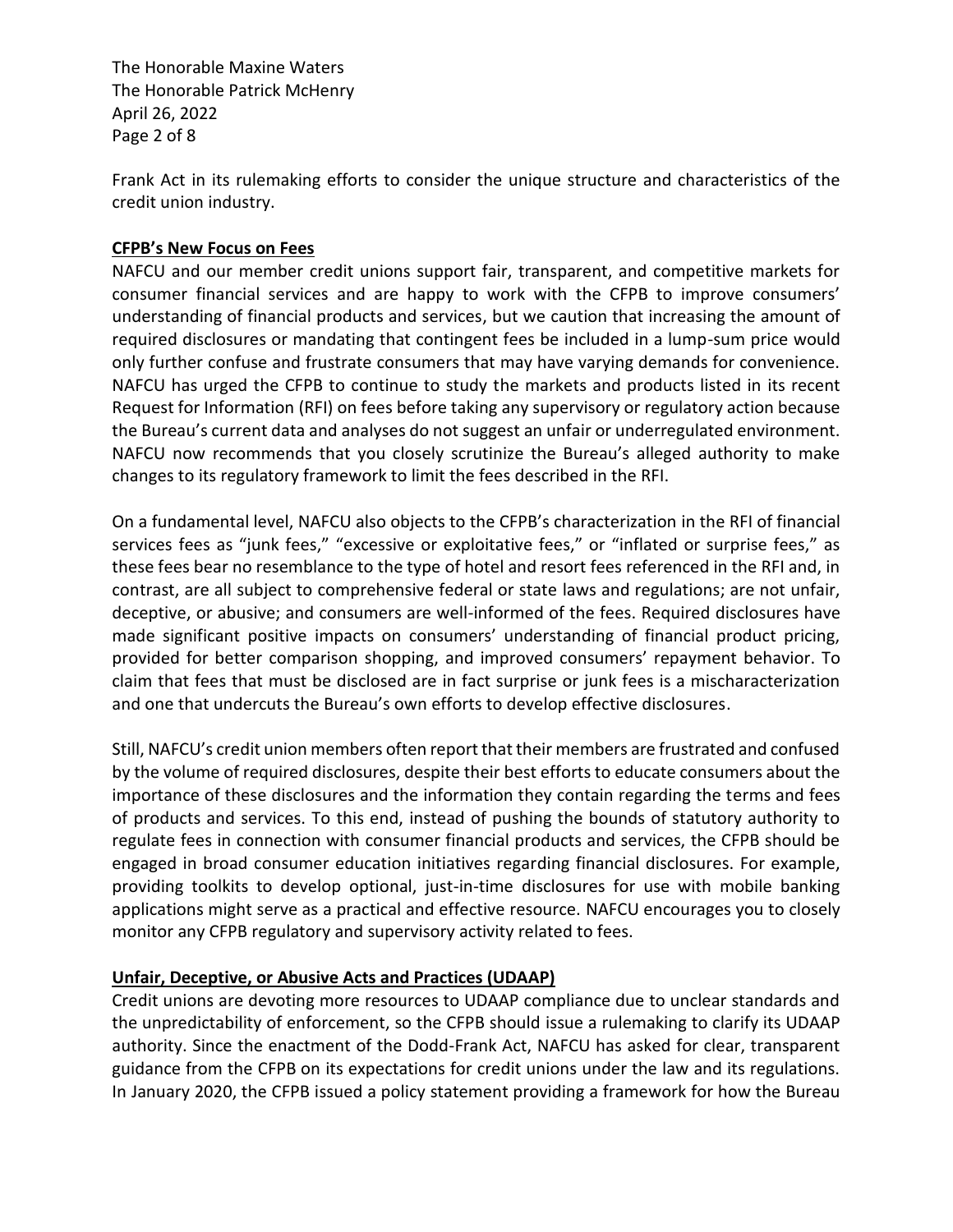The Honorable Maxine Waters The Honorable Patrick McHenry April 26, 2022 Page 3 of 8

applies the "abusive" standard in UDAAP supervision and enforcement matters; however, the CFPB quickly rescinded this guidance last year. NAFCU's members appreciated this guidance because the attention and resources dedicated to UDAAP compliance have continued to increase over the last few years. NAFCU members estimated a 7 percent increase from 2020 in the number of full-time equivalent staff members devoted to UDAAP compliance over the next three years, according to NAFCU's 2020 Federal Reserve Meeting Survey.

NAFCU encourages the CFPB to continue to provide more clarity on the specific factual bases for violations. Details on and examples of the specific factual bases for violations will assist credit unions in mitigating the risks of a violation. This clarity and certainty are especially critical to providing relief at a time when credit unions are making every effort to assist their members facing difficult economic situations. Credit unions should not be unnecessarily worried about facing potential UDAAP violations during a pandemic and economic crisis due to an unclear standard and unpredictable enforcement. The CFPB should consider a UDAAP rulemaking to enhance transparency and accountability and provide the financial services industry with some predictability regarding this amorphous standard. Additionally, NAFCU asks that the CFPB work closely with the National Credit Union Administration (NCUA) to resolve questions regarding whether certain credit union powers conferred by the *Federal Credit Union* (FCU) *Act* may be subject to the CFPB's UDAAP authority.

Under Director Chopra, certain guidance has been issued that has the potential to massively expand the scope of prohibited acts and practices. On March 16, 2022, the Bureau published a revised examination procedure guide for UDAAP that indicated the agency is targeting discrimination as an "unfair" practice in connection with all financial products and services and not just credit products. This is a serious shift in the CFPB's stance on UDAAP that is likely to expand the reach of the Bureau's antidiscrimination enforcement beyond the scope of the *Equal Credit Opportunity Act* (ECOA). Under ECOA, creditors are prohibited from discriminating against a consumer on the basis of race, color, religion, national origin, sex, marital status, or age. Discrimination does not need to be intentional in order to constitute a violation under ECOA. While the Bureau has yet to explicitly discuss what types of discrimination are covered under the CFPB's new stance, it appears that the Bureau may begin engaging in disparate impact enforcements.

Congress should enforce common sense limits on the scope of disparate impact liability, particularly in domains of consumer financial law where the relevant statutory authority does not expressly recognize this form of liability. Reasonable limits make sense because disparate impact liability is intended to target the unintended consequence of facially neutral policy, and Congress has taken care to scrutinize neutral conduct only in select instances where the consequences of discrimination are greatest—for example, employment, housing, and education. In other words, not all regulated activities are subject to disparate impact liability and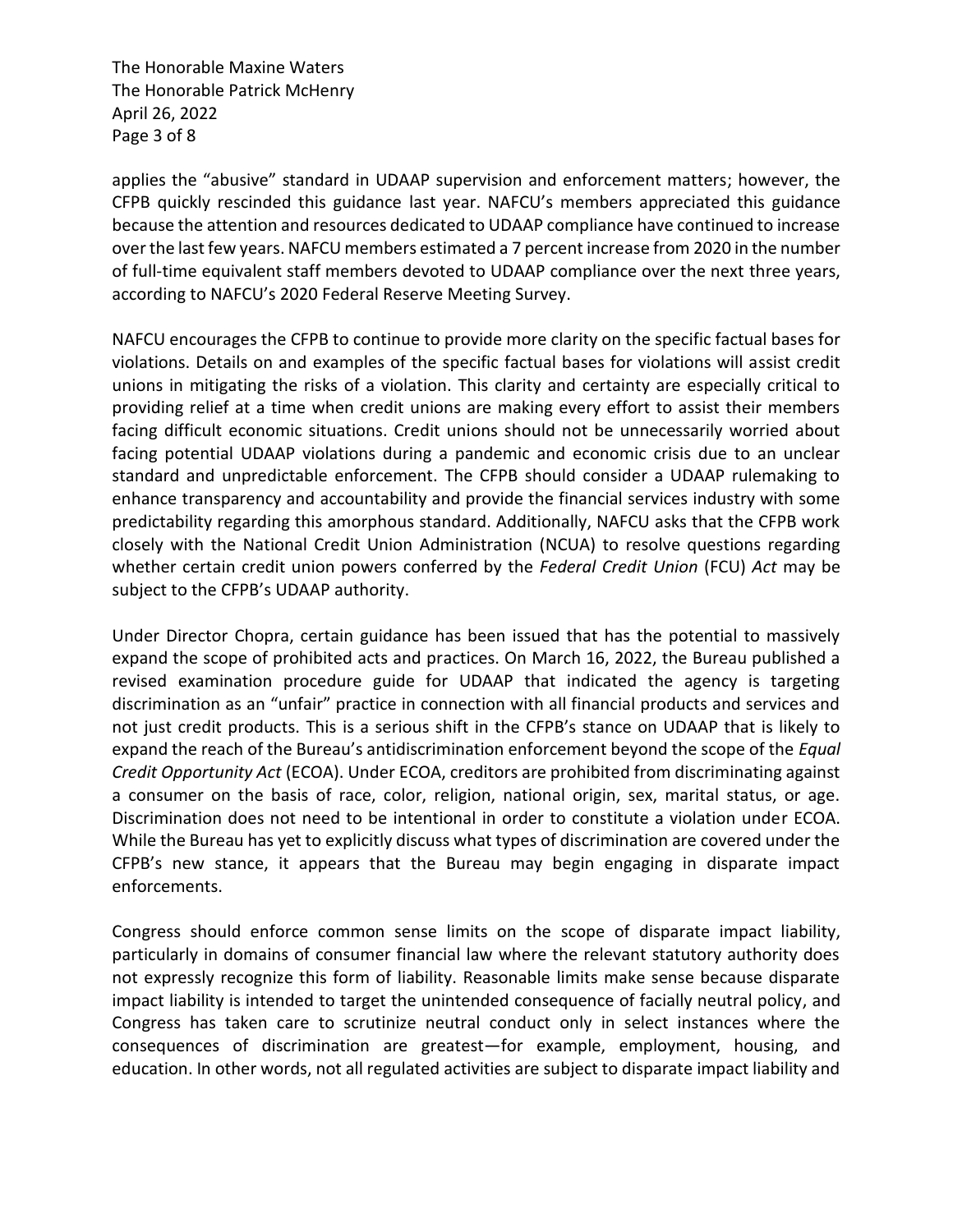The Honorable Maxine Waters The Honorable Patrick McHenry April 26, 2022 Page 4 of 8

Congress should ensure that federal agencies are not exceeding the limits of their authority by offering an alternative interpretation.

Before proceeding with a significant expansion of the scope of the "unfair" prong of the UDAAP standard to test all activities, big or small, for disparate impact, the Bureau should engage in formal rulemaking efforts to solicit public input on its legal intentions. Credit unions support strong anti-discrimination laws and fair lending policy. However, it is counterproductive for the Bureau to articulate new legal standards through press releases or open-ended expansion of UDAAP. Credit unions are committed to complying with all federal anti-discrimination laws, but agency interpretations that are neither formalized in written guidance nor aligned with prevailing interpretations of statutory authority will present difficulties.

### **Section 1071 Small Business Data Collection Proposed Rule**

While NAFCU and our members appreciate the CFPB's dedication to ensuring small businesses are adequately protected under ECOA and Section 1071 of the Dodd-Frank Act, we have a number of concerns about the Proposed Rule for Section 1071. The Proposed Rule's complexity and significant one-time and ongoing compliance costs will weigh disproportionately on credit unions and hurt their ability to help small businesses. The likely net effect of the Proposed Rule's expansive coverage and intensive data collection and reporting requirements is that credit unions will quickly become uncompetitive and may be forced out of small business lending altogether. This not only harms credit unions, but it also reduces the credit available to small businesses at a time when they are trying to rebound from the COVID pandemic.

NAFCU has urged the CFPB to adopt common sense definitions, right-sized thresholds, and a reasonable, phased mandatory compliance schedule to ensure that credit unions' support of their small business members is not jeopardized by unnecessary Section 1071 compliance burdens. NAFCU also recommended that the CFPB delay any further Section 1071 rulemaking until it is clear the COVID-19 pandemic has ended.

Some of the major concerns we have with the Proposed Rule include:

- *Definition of Covered Financial Institution.* The proposed 25-loan threshold is far too low and would unjustifiably impact many smaller lenders. If the CFPB is not going to use its authority under Section 1022 to exempt credit unions from this rule, a practical and workable higher threshold of at least 500 loans must be established.
- *Definition of Small Business.* The Proposed Rule would define a small business as any business with prior-year gross annual revenue of \$5 million or less. At this level, financial institutions would have to collect Section 1071 data related to businesses that are not truly small. The CFPB should adopt a lower revenue threshold of \$1 million for the definition of a small business.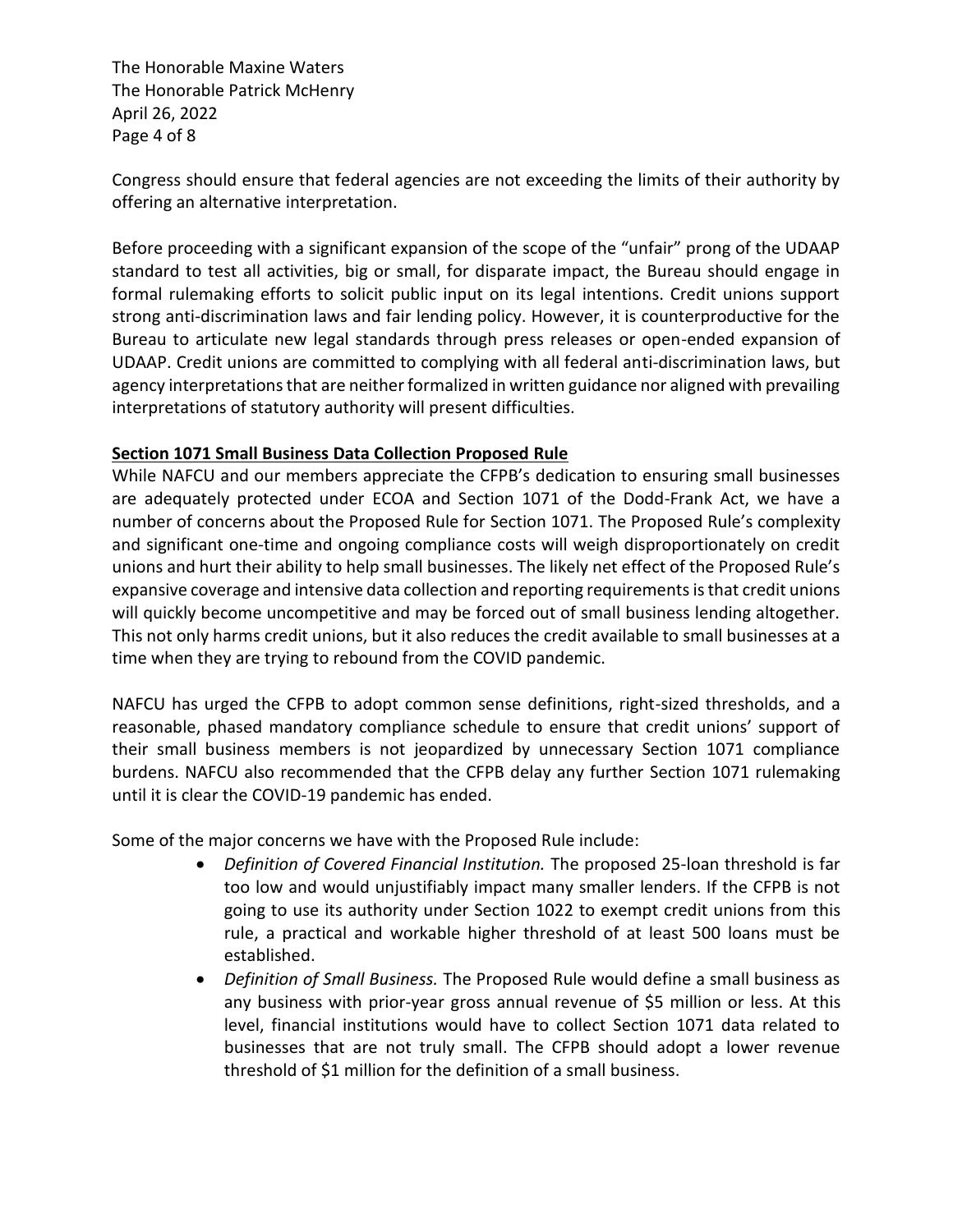The Honorable Maxine Waters The Honorable Patrick McHenry April 26, 2022 Page 5 of 8

- *Covered Credit Transactions.* While we support the CFPB defining covered credit transactions in the Proposed Rule, we believe the CFPB should also exempt loans under the de minimis definition of member business loan (MBL) found in the FCU Act. Subjecting credit unions' non-MBL loans to Section 1071 coverage could potentially affect the availability of these smaller size loans due to the increased costs associated with Section 1071 regulatory compliance. We recommended the CFPB establish an exemption for loans under the de minimis amount for MBLs established in the FCU Act from the definition of covered credit transactions.
- *Compliance Deadline.* The Proposed Rule's uniform 18-month mandatory compliance deadline is aggressive even for the largest financial institutions and is extremely difficult for credit unions. Furthermore, we hear from our member credit unions that their previous experience with information technology (IT) vendors in adapting their products to comply with major rulemakings has shown that timeframe to be unworkable. NAFCU believes that any compliance deadline should be no earlier than 36 months after the final rule is issued.

### **Examinations**

The CFPB should better coordinate with NCUA examiners to limit exam burden and streamline processes and procedures. NAFCU has repeatedly requested the CFPB further enhance its coordination with the NCUA to alleviate examination burdens on credit unions that are over \$10 billion and subject to examination by the both the NCUA and CFPB. These credit unions are experiencing overlapping or consecutive examinations, which poses an immense operational burden and diverts valuable resources away from credit union members. The memorandum of understanding (MOU) between the CFPB and NCUA is an initial step, and we encourage the CFPB to make every effort to better coordinate with the NCUA to ensure examiners from both institutions are not examining a credit union simultaneously or consecutively. There should be a reasonable amount of time in between CFPB and NCUA examinations so that credit unions can quickly get back to the important business of serving their members.

The CFPB should also avoid duplication of examination functions. The recent addition of an IT examination component in the CFPB's latest Supervision Manual suggests that such duplication may occur. The NCUA is the functional regulator charged with implementing and administering the technical safeguards provisions of the *Gramm-Leach Bliley Act* (GBLA) for credit unions. The CFPB should not seek to expand its supervisory jurisdiction by performing overlapping, IT-based examinations that are more capably executed by financial institutions' prudential regulators. However, the Bureau should continue to administer IT-based exams for nonbank fintech companies that are not regularly examined by a functional regulator such as the NCUA or Federal Deposit Insurance Corporation.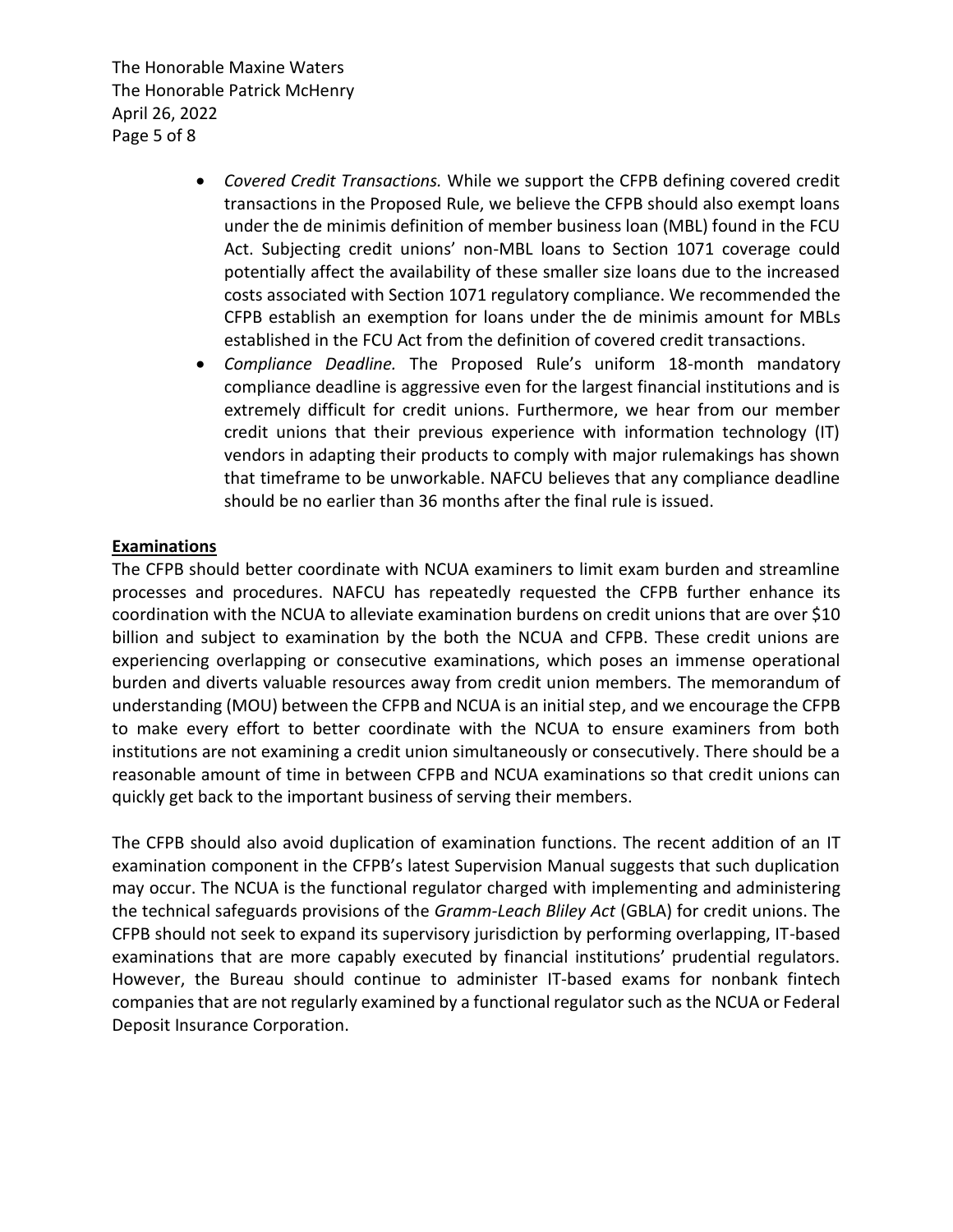The Honorable Maxine Waters The Honorable Patrick McHenry April 26, 2022 Page 6 of 8

### **Electronic Signatures in Global and National Commerce Act (E-SIGN)**

NAFCU urges the CFPB to adopt more flexible rules for the acceptance and delivery of electronic signatures and disclosures. Considering the impacts of the COVID-19 pandemic, modernizing E-SIGN would assist credit union members and alleviate compliance burdens for institutions. The current requirement for consumers to "reasonably demonstrate" access to electronic information before consenting to the receipt of electronic disclosures is cumbersome and antiquated. This delays the administrative processing of loan modifications, deferrals, fees waivers, or other service changes that, when disclosed electronically, must comply with E-SIGN.

While credit unions appreciated pandemic-related E-SIGN relief, the CFPB's statement authorizing more flexible E-SIGN procedures in June 2020 has since expired. <sup>1</sup> The now-rescinded supervisory statement allowed for a credit card issuer, under Regulation Z, to obtain a consumer's oral consent to electronic delivery of written disclosures through an oral affirmation of his or her ability to access and review the electronic written disclosures.<sup>2</sup> Credit unions were able to use this additional authority to more efficiently address the credit needs of their members. Furthermore, the Bureau has provided no indication that the use of these more flexible E-SIGN procedures increased the risk of consumer harm.

E-SIGN itself also lacks clarity regarding when a credit union must update a statement of the hardware and software requirements to access and retain electronic disclosures. Lastly, E-SIGN does not clearly state whether a member's initial E-SIGN consent is sufficient for all subsequent transactions between the credit union and the member. NAFCU urges the CFPB to allow for the delivery of electronic disclosures without having to obtain prior consent, so long as the consumer is initiating the transaction using an online service. In addition, the CFPB should clarify that a financial institution that obtains presumptive consent once may rely on it in the future for all subsequent related transactions.

### **Use of Larger Participants Authority to Oversee Fintechs**

The CFPB should use its authority under the Dodd-Frank Act to oversee a grossly underregulated industry of fintech companies that offer consumers a wide array of products and services digitally, across state lines, that ranges from mortgage servicing to mobile payments and peerto-peer lending. The recent actions taken by the CFPB to look at larger fintech companies operating in the payments space were a good first step. Additionally, NAFCU appreciates the CFPB's announcement that it will begin exercising its Section 1024 authority under the Dodd-Frank Act to designate a nonbank entity for supervision and issued a proposed procedural rule seeking to make public certain parts or all of the orders designating these nonbank entities for

<sup>1</sup> https://www.consumerfinance.gov/about-us/newsroom/cfpb-rescinds-series-of-policy-statements-to-ensureindustry-complies-with-consumer-protection-laws/.

<sup>&</sup>lt;sup>2</sup> https://files.consumerfinance.gov/f/documents/cfpb\_final-rescission\_electronic-cc-discl-e-sign-consentcons\_2021-03.pdf.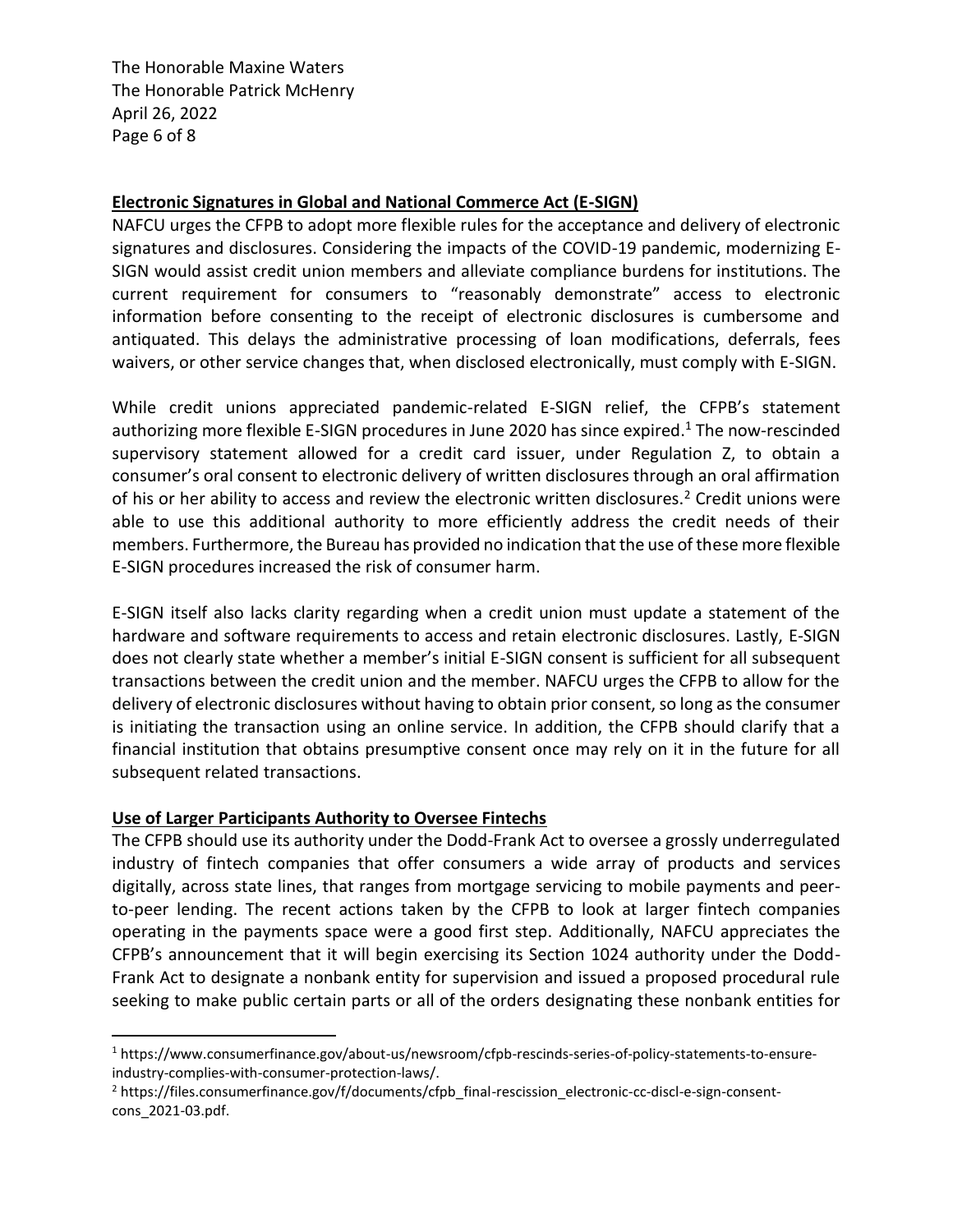The Honorable Maxine Waters The Honorable Patrick McHenry April 26, 2022 Page 7 of 8

supervision. However, a more robust level of supervision from the CFPB may be necessary to ensure compliance with consumer financial protection laws.

State-level supervision does not suffice as many fintech companies continue to grow exponentially by offering access to convenient online financial tools. The longer these companies go unchecked, the greater the risk of consumers facing a significant loss or violation of their rights. The Dodd-Frank Act grants the CFPB the authority to regulate a covered person who "is a larger participant of a market for other consumer financial products or services, as defined by [a] rule" issued in consultation with the Federal Trade Commission. This same section of the Dodd-Frank Act also grants the CFPB the authority to supervise larger participants' compliance with federal consumer financial law through periodic reports and examinations, obtain information about the activities and compliance systems used by larger participants, and detect and assess risks to consumers and to the markets for consumer financial products and services. Certain fintech companies conduct a substantial volume of transactions involving consumer financial products and services while not being subject to direct supervision by a federal financial regulator.

The CFPB should exercise its authority over larger participants in the consumer financial markets, much in the same way it did in the 2012 final rules for larger participants of the markets for consumer reporting and consumer debt collection. Should the Bureau conclude its "larger participant" authority in the Dodd-Frank Act does not authorize it to issue rulemakings and conduct examinations for fintech companies, then NAFCU would urge support for a legislative amendment to the Dodd-Frank Act to explicitly provide such authority.

### **Regulation E**

We also believe that Congress or the CFPB should ensure that error resolution responsibilities under the *Electronic Fund Transfer Act* (Regulation E) are fairly balanced for credit unions and third-party payment system operators. When a dispute primarily implicates a third party's payment service, the third party should be primarily responsible for resolving the dispute. Credit unions shoulder unique investigative burdens when a transaction involves a mobile payment application, and users can fund these transactions with a combination of debit card funds and preexisting wallet funds that may have been acquired entirely in-network. As mobile payment applications become more prevalent, there should be more clarity or guidance regarding the responsibilities of mobile payment platform providers to resolve disputes, especially with respect to instances of fraud. Error resolution investigations put a strain on credit union resources and in certain situations the credit union may not be the best party to investigate a dispute. We believe Congress and the CFPB should examine what protections are needed to combat app-based fraud.

# **CFPB Commission**

NAFCU has long held the position that, given the broad authority and awesome responsibility vested in the CFPB, a five-person commission has distinct consumer benefits over a single